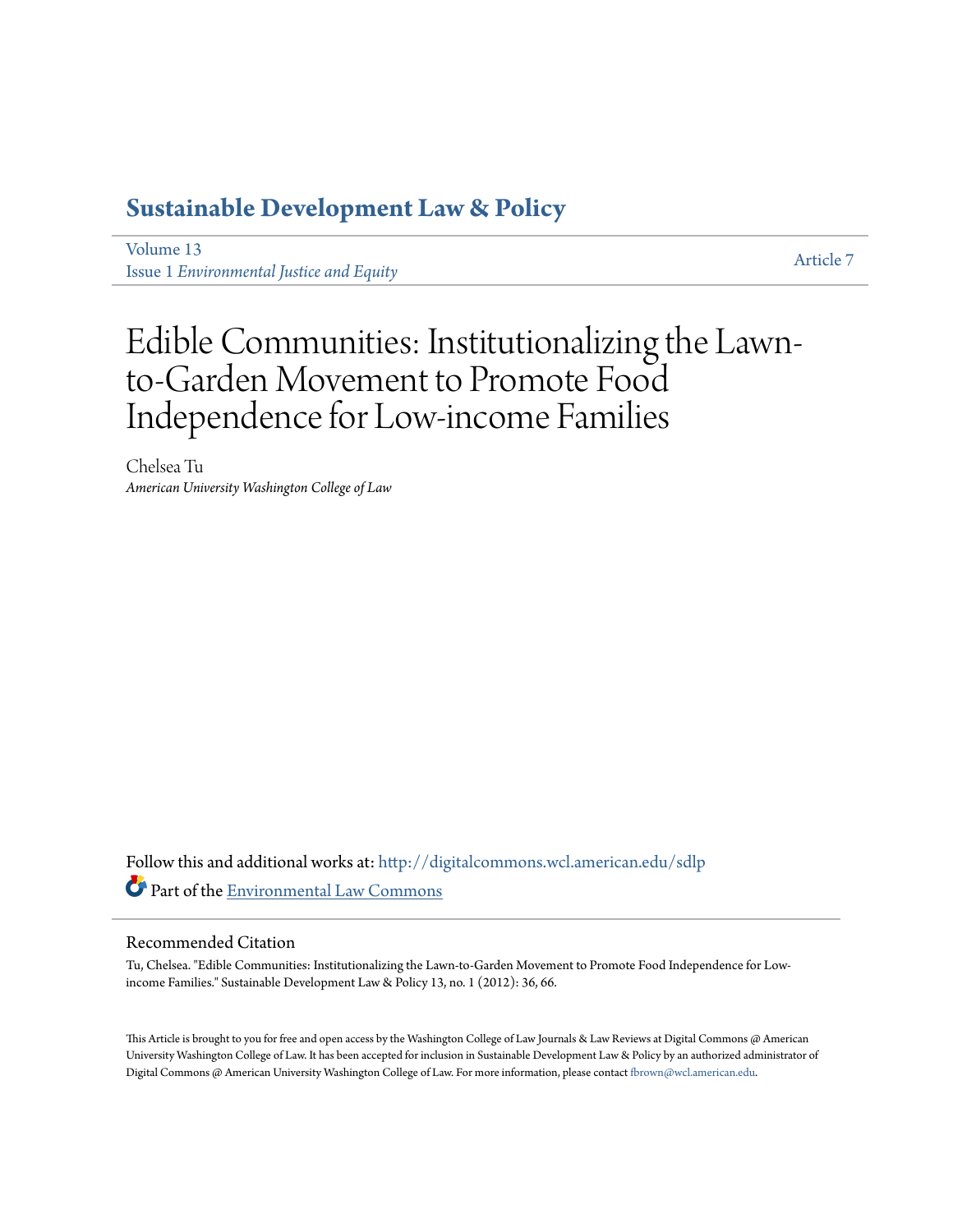# EDIBLE COMMUNITIES: INSTITUTIONALIZING THE LAWN-TO-GARDEN MOVEMENT TO PROMOTE FOOD INDEPENDENCE FOR LOW-INCOME FAMILIES *by Chelsea Tu\**

The concept of building local food systems for low-income communities has gained impressive momentum as part of the U.S. sustainability movement.<sup>1</sup> Local food systems help reduce environmental impacts from production to plate, increase availability and access to cheaper fresh fruits and vegetables in underserved communities, lower rates of obesity and diet-related diseases, and eliminate food deserts.2 Notable existing local food initiatives serving lowincome individuals include building grocery stores and community gardens in food deserts,<sup>3</sup> and promoting the use of Supplemental Nutrition Assistance Program (SNAP) benefits to purchase fresh produce4 as well as seeds and food-bearing plants.<sup>5</sup> The local food movement arose in response to overarching political support for large-scale commercial agriculture at the federal and state levels, which still dominates the national food system.<sup>6</sup> Beyond this, particular challenges for institutionalizing innovative food initiatives for low-income residents include a lack of sustained funding, zoning restrictions, insufficient training and institutional support, as well as locating and converting productive land in urban and suburban areas.7 Thus, despite the positive impact of local food systems, 14.9 % of U.S. households were still food insecure in 2011.8 Establishing lawn-to-garden programs for low-income individuals can solve land availability and conversion issues while achieving all of the health and environmental benefits local food initiatives bring.

The lawn-to-garden concept is not novel. During World War II more than twenty million "victory gardens" were planted on residential lawns and community plots across the country,<sup>9</sup> yielding an estimated nine to ten million tons of fruits and vegetables.<sup>10</sup> However, these gardens disappeared when improved and cheaper technologies led to a shift in federal food policy that encouraged large-scale commercial farming.<sup>11</sup> The lawn reverted back to its decorative role,<sup>12</sup> and the lawn-to-garden concept was all but abandoned until 2009 when Michelle Obama converted the White House South Lawn to a 1,110-square-foot vegetable garden.<sup>13</sup>

The case for converting lawns to gardens is simple: edible gardens will help alleviate the energy and health crises.14 Lawn-to-garden initiatives make use of productive agricultural space in residential yards and reduce input of fossil fuels and toxic products to maintain green carpets.15 This makes sense in low-income communities where many residents may not have sufficient income or time to maintain manicured lawns. The lawn-to-garden model also reduces reliance on processed foods that travel thousands of miles to consumers while increasing access to locally grown fresh foods.<sup>16</sup> In effect, edible communities will better connect people, food, and the environment.<sup>17</sup>

Lawn-to-garden initiatives could be customized according to the size of available land, the number of participants, and the type of operation that participants desire. Similar to community garden projects and school farms,<sup>18</sup> low-income single-unit homes and multi-unit affordable housing complexes could convert available lawn space to gardens where participating residents could grow what they wish or delegate gardening responsibilities in order to operate as a cooperative.<sup>19</sup>

Low-income individuals could also farm on someone else's yard.<sup>20</sup> Low-income individuals could become "agri-preneurs" and sell their produce directly to neighbors, farmer's markets, and other outlets.21

The creation and institutionalization of lawns-to-gardens must overcome legal, pecuniary, institutional support, and cultural hurdles. Most urban and suburban municipal zoning laws limit commercial agricultural areas to certain parts of town.22 Residential zones typically do not allow for commercial gardens.23 However, some municipalities, such as Seattle, have adjusted their zoning laws to promote growing and selling fresh produce in residential areas.24 Another promising method for institutionalizing edible communities is incorporating them into municipal sustainability plans.<sup>25</sup>

Like any farm, a successful lawn-to-garden may require sustained funding to retain full-time staff and to purchase seed, fertilizer, and equipment. This is especially relevant in the low-income context as economically disadvantaged individuals are unlikely to have sufficient time and money to maintain lawn-converted gardens. However, an increasing number of private investors,  $26$  local programs, and federal programs $27$ provide local food project funding targeting underserved communities. There is also no paucity of knowledgeable gardeners themselves, as evidenced by AmeriCorps' recent launch of the Food Corps program where over one thousand applicants competed for fifty openings in 2011.<sup>28</sup> The number of agri-preneurs is also rising, notably in marginalized populations of Latinos and veterans.<sup>29</sup> Once participants convert lawns to gardens and establish local marketing outlets, this community of gardens has the potential to generate both food and income,<sup>30</sup> allowing underserved communities to be both food-secure and food-independent.

 Perhaps the biggest challenge to institutionalizing lawn-to-garden initiatives is Americans' longstanding belief that lawns promote the attractiveness and marketability of their property.<sup>31</sup> Additionally, lowincome residents may perceive gardening as a luxury and not a means of sustenance.<sup>32</sup> These "perception gaps" can be overcome with grassroots support from programs like Food Corps, as well as education and media campaigns modeled on the success of the local foods revolution.<sup>33</sup> The objective should be to educate the public about the functional beauty of gardens and the potential avenues for entrepreneurship they create.

In addition to increasing the number of backyard gardens that many Americans have, we should look to expand gardens to front yard and courtyard gardens. Providing low-income communities easy access to fresh produce by converting lawns to gardens will connect urbanites and suburbanites to their food, improve environmental and human health, and increase community pride.34 Lawns-to-gardens will give us the opportunity to show off the fruits of our labor, enjoy them ourselves, give them to our neighbors, and even sell them for profit. Lawn-to-garden initiatives can be a part of the local food system revolution that seeks to create food independent, healthy communities for millions of Americans. \$

*\*Chelsea Tu is a J.D. candidate, May 2013, at American University Washington College of Law. continued on page 66*